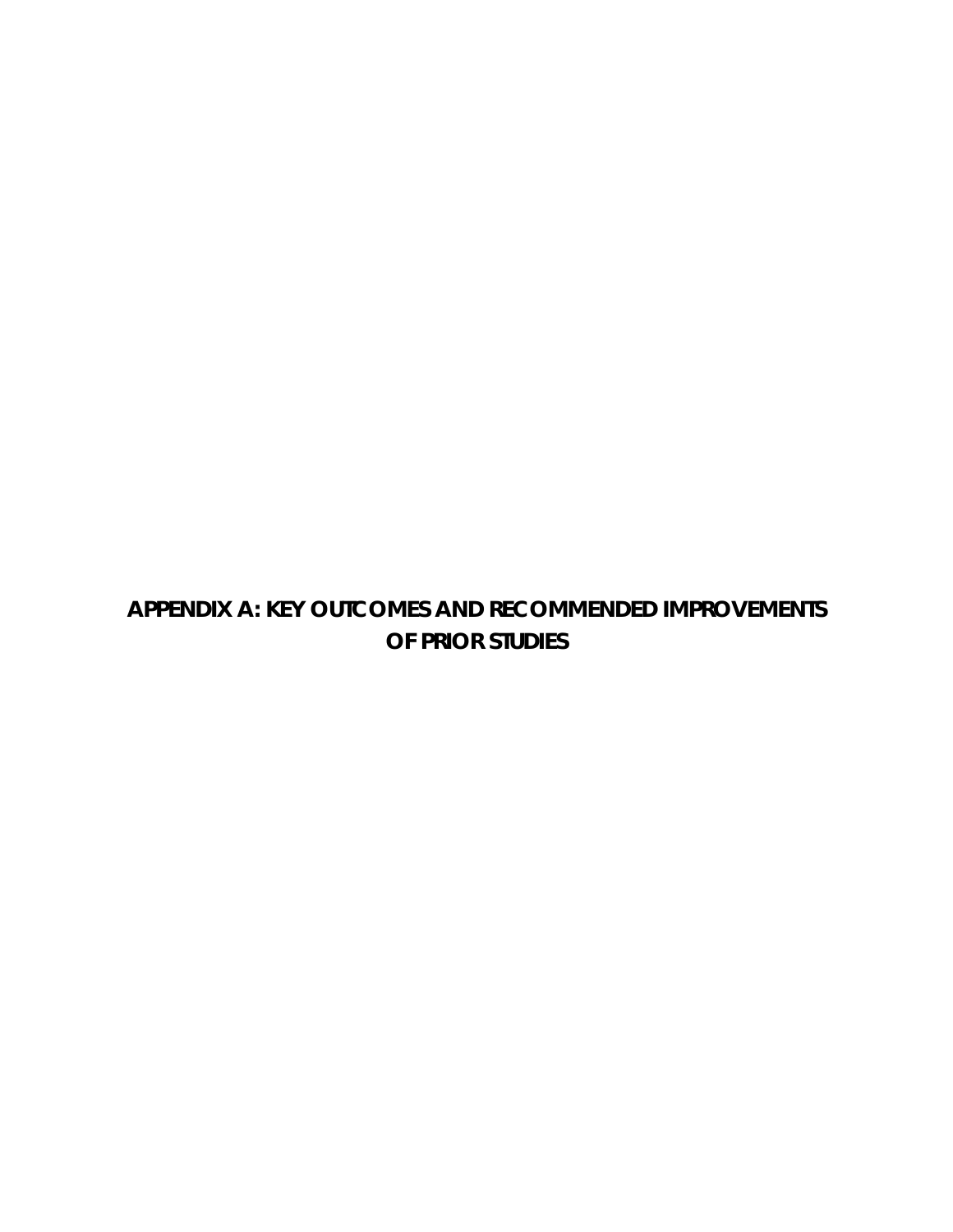| Table A-1: Summary of Key Information from Local General Plans, Specific Plans, and Modal Plans |                                             |                                                                         |                                                                         |                                                                                |  |
|-------------------------------------------------------------------------------------------------|---------------------------------------------|-------------------------------------------------------------------------|-------------------------------------------------------------------------|--------------------------------------------------------------------------------|--|
|                                                                                                 |                                             |                                                                         | <b>General Plan - Land Use and Transportation Chapter (LUTE) (1998)</b> |                                                                                |  |
|                                                                                                 | <b>Network</b>                              | <b>Improvements/Designations/Finding for San Pablo</b><br><b>Avenue</b> | Location / Extent                                                       | <b>Other Relevant Goals/Content</b>                                            |  |
|                                                                                                 | <b>Transit Network</b>                      | <b>Regional Transit Street</b>                                          | Full Length within Jurisdiction                                         |                                                                                |  |
|                                                                                                 |                                             |                                                                         |                                                                         |                                                                                |  |
|                                                                                                 | <b>Pedestrian Master Plan Update (2017)</b> |                                                                         |                                                                         |                                                                                |  |
| <b>City of Oakland</b>                                                                          | <b>Network</b>                              | <b>Improvements/Designations/Finding for San Pablo</b><br><b>Avenue</b> | <b>Location / Extent</b>                                                | <b>Other Relevant Goals/Content</b>                                            |  |
|                                                                                                 | <b>Pedestrian Network</b>                   | High Injury Intersection (Tier: Medium)                                 | San Pablo Avenue/West Grand Avenue<br>Intersection                      | Proposed improvement: Install protected left-turn phasing; modify intersection |  |
|                                                                                                 |                                             |                                                                         |                                                                         |                                                                                |  |
|                                                                                                 | <b>Bicycle Master Plan (2007)</b>           |                                                                         |                                                                         |                                                                                |  |
|                                                                                                 | <b>Network</b>                              | <b>Improvements/Designations/Finding for San Pablo</b><br><b>Avenue</b> | <b>Location / Extent</b>                                                | <b>Other Relevant Goals/Content</b>                                            |  |
|                                                                                                 | <b>Bicycle Network</b>                      | Bike Lane (Class 2)                                                     | Frank Ogawa Plaza to 19th Street                                        |                                                                                |  |
|                                                                                                 |                                             | Arterial Bike Route (Class 3A)                                          | 19th Street to 32nd Street                                              |                                                                                |  |

|                           | <b>General Plan (2015)</b>                |                                                                         |                                                                               |                                                                                                                                                                                                                                                                                                                                                                                               |  |  |
|---------------------------|-------------------------------------------|-------------------------------------------------------------------------|-------------------------------------------------------------------------------|-----------------------------------------------------------------------------------------------------------------------------------------------------------------------------------------------------------------------------------------------------------------------------------------------------------------------------------------------------------------------------------------------|--|--|
|                           | <b>Network</b>                            | <b>Improvements/Designations/Finding for San Pablo</b><br><b>Avenue</b> | <b>Location / Extent</b>                                                      | <b>Other Relevant Goals/Content</b>                                                                                                                                                                                                                                                                                                                                                           |  |  |
|                           | N/A                                       | San Pablo Corridor District                                             |                                                                               | San Pablo Avenue (between 36th and 47th streets) will be developed as walkable, green,<br>mixed-use neighborhood centers, with an array of amenities and services.                                                                                                                                                                                                                            |  |  |
|                           | <b>Land Use</b>                           | Neighborhood Center                                                     | Full Length within Jurisdiction                                               |                                                                                                                                                                                                                                                                                                                                                                                               |  |  |
|                           | Land Use                                  | Neighborhood Retail Overlay                                             | Full Length within Jurisdiction                                               |                                                                                                                                                                                                                                                                                                                                                                                               |  |  |
|                           | <b>Transit Network</b>                    | <b>Major Transit Hub</b>                                                | at San Pablo Avenue and 40th Street<br>(between San Pablo Avenue and Adeline) |                                                                                                                                                                                                                                                                                                                                                                                               |  |  |
|                           | <b>Transit Network</b>                    | <b>Transit Street</b>                                                   | <b>Full Length within Jurisdiction</b>                                        |                                                                                                                                                                                                                                                                                                                                                                                               |  |  |
|                           | Pedestrian Network                        | <b>Pedestrian Priority Zone</b>                                         | I-580 to 53rd Street                                                          |                                                                                                                                                                                                                                                                                                                                                                                               |  |  |
|                           | <b>Auto Network</b>                       | <b>Regional Access Route</b>                                            | I-580 to 40th Street                                                          |                                                                                                                                                                                                                                                                                                                                                                                               |  |  |
|                           | <b>Goods Movement</b>                     | <b>Truck Route</b>                                                      | Full Length within Jurisdiction                                               |                                                                                                                                                                                                                                                                                                                                                                                               |  |  |
|                           | <b>Emergency Response</b>                 | <b>Emergency Response Route</b>                                         | Full Length within Jurisdiction                                               |                                                                                                                                                                                                                                                                                                                                                                                               |  |  |
|                           |                                           |                                                                         |                                                                               |                                                                                                                                                                                                                                                                                                                                                                                               |  |  |
| <b>City of Emeryville</b> | <b>Pedestrian and Bicycle Plan (2012)</b> |                                                                         |                                                                               |                                                                                                                                                                                                                                                                                                                                                                                               |  |  |
|                           | <b>Network</b>                            | <b>Improvements/Designations/Finding for San Pablo</b><br><b>Avenue</b> | <b>Location / Extent</b>                                                      | <b>Other Relevant Goals/Content</b>                                                                                                                                                                                                                                                                                                                                                           |  |  |
|                           | <b>Pedestrian Network</b>                 | Corridor Redesign (Pedestrian)                                          | 36th to 53rd Streets                                                          | Pedestrian improvements are recommended on San Pablo Avenue from 53rd Street to<br>36th Street. Additionally, a greening study shall be considered for San Pablo Avenue,<br>which would consider improvements such as installing bioswales in bulb-outs at<br>intersections, to improve the aesthetic of the street and reduce run-off, provide pedestrian<br>improvements, and calm traffic. |  |  |
|                           | <b>Pedestrian Network</b>                 | <b>Crossing Improvements (Pedestrian)</b>                               | <b>All Intersections</b>                                                      | Including the following specific improvements:<br>Installation of Rectangular Rapidly Flashing Beacon<br>Pedestrian lead crossing interval at 40th Street<br>- Curb Extensions at 45th Street<br>Mid-block crossing south of 40th Street                                                                                                                                                      |  |  |
|                           | <b>Bicycle Network</b>                    | Corridor Redesign (Bicycle)                                             | 36th to 53rd Streets                                                          | Bicycle projects recommended along San Pablo Avenue include installing "Bicycles May<br>Use Full Lane" signs and painting shared lane markings in the outside lanes.                                                                                                                                                                                                                          |  |  |
|                           | <b>Bicycle Network</b>                    | <b>Crossing Improvements (Bicycle)</b>                                  | 53rd Street; 45th Street; MacArthur<br><b>Boulevard</b>                       |                                                                                                                                                                                                                                                                                                                                                                                               |  |  |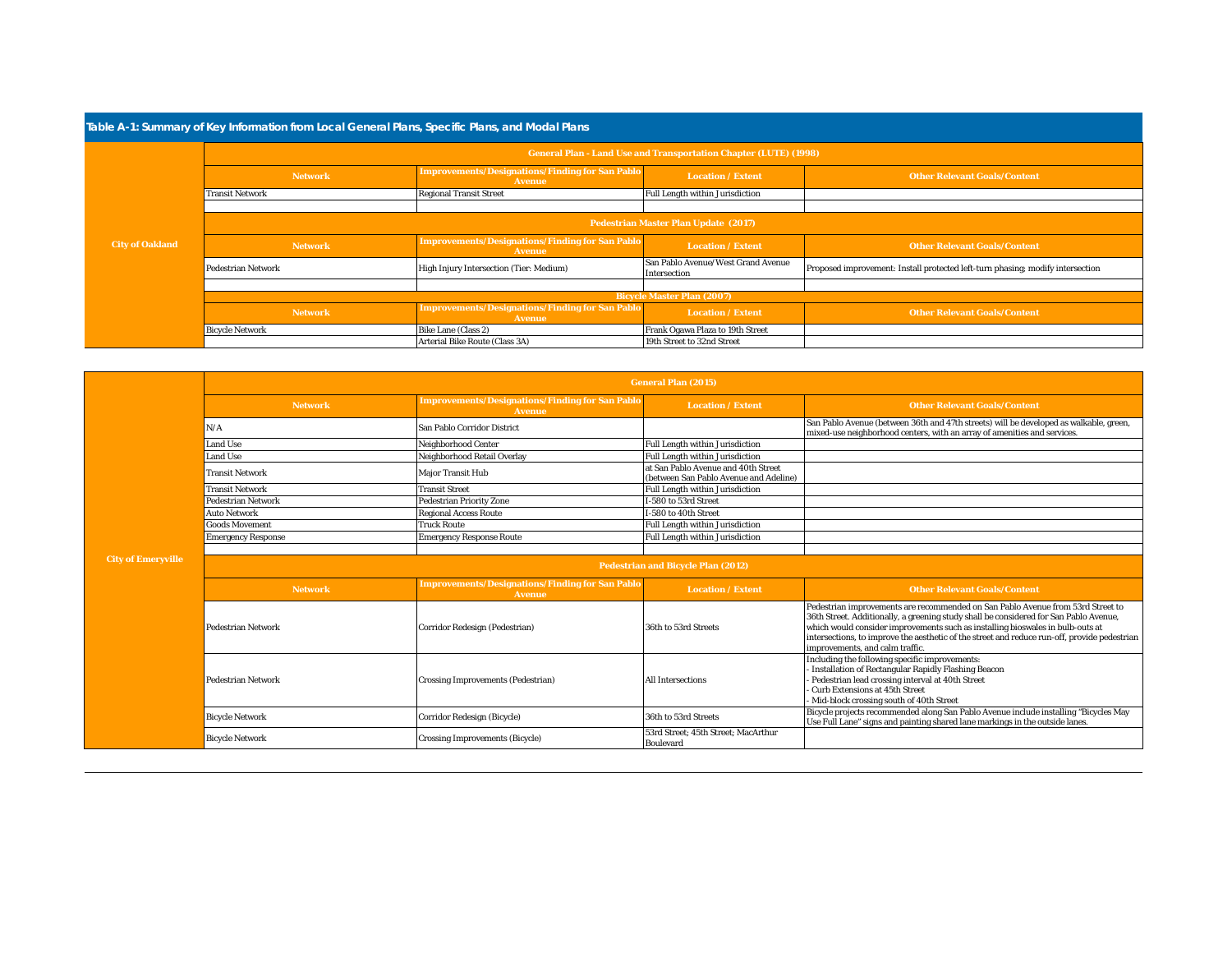|                         | <b>General Plan (2003)</b>           |                                                                         |                                                             |                                                                                                                          |  |
|-------------------------|--------------------------------------|-------------------------------------------------------------------------|-------------------------------------------------------------|--------------------------------------------------------------------------------------------------------------------------|--|
|                         | <b>Network</b>                       | <b>Improvements/Designations/Finding for San Pablo</b><br><b>Avenue</b> | <b>Location / Extent</b>                                    | <b>Other Relevant Goals/Content</b>                                                                                      |  |
|                         | <b>Land Use</b>                      | <b>Commercial Corridor</b>                                              | Full Length within Jurisdiction                             |                                                                                                                          |  |
|                         | <b>Land Use</b>                      | <b>Commercial District</b>                                              | San Pablo and Gilman Street                                 |                                                                                                                          |  |
|                         | <b>Land Use</b>                      | <b>Commercial District</b>                                              | San Pablo and University Avenue                             |                                                                                                                          |  |
|                         | <b>Auto Network</b>                  | <b>Maior Street</b>                                                     | Full Length within Jurisdiction                             |                                                                                                                          |  |
|                         | <b>Emergency Response</b>            | <b>Emergency Access and Evacuation Route</b>                            | Full Length within Jurisdiction                             |                                                                                                                          |  |
|                         |                                      |                                                                         |                                                             |                                                                                                                          |  |
|                         |                                      |                                                                         | <b>Bicycle Master Plan (2017)</b>                           |                                                                                                                          |  |
|                         | <b>Network</b>                       | <b>Improvements/Designations/Finding for San Pablo</b><br><b>Avenue</b> | <b>Location / Extent</b>                                    | <b>Other Relevant Goals/Content</b>                                                                                      |  |
|                         | <b>Bicycle Network</b>               | Primary Transit Route - Study Cycle Track                               | Full Length within Jurisdiction                             | Study of Cycle Track is a Tier 1 Recommendation                                                                          |  |
|                         |                                      | Low Stress Network and High Stress Network Intersections                |                                                             |                                                                                                                          |  |
|                         |                                      |                                                                         | Intersection Gaps San Pablo Avenue and Virginia Street      |                                                                                                                          |  |
|                         |                                      |                                                                         | San Pablo Avenue and Heinz Avenue                           |                                                                                                                          |  |
| <b>City of Berkeley</b> |                                      |                                                                         | San Pablo Avenue and Russell Street                         |                                                                                                                          |  |
|                         |                                      | <b>Composite Bicycle Demand</b>                                         |                                                             |                                                                                                                          |  |
|                         |                                      |                                                                         | High Demand San Pablo Avenue and Gilman Street              |                                                                                                                          |  |
|                         |                                      |                                                                         | San Pablo Avenue and University Avenue                      |                                                                                                                          |  |
|                         |                                      |                                                                         | San Pablo Avenue and Ashby Avenue                           |                                                                                                                          |  |
|                         |                                      | <b>Level of Stress</b>                                                  |                                                             |                                                                                                                          |  |
|                         |                                      |                                                                         | Strong and Fearless (LTS 4) Full Length within Jurisdiction |                                                                                                                          |  |
|                         |                                      |                                                                         |                                                             |                                                                                                                          |  |
|                         | <b>Pedestrian Master Plan (2010)</b> |                                                                         |                                                             |                                                                                                                          |  |
|                         | <b>Network</b>                       | <b>Improvements/Designations/Finding for San Pablo</b><br><b>Avenue</b> | <b>Location / Extent</b>                                    | <b>Other Relevant Goals/Content</b>                                                                                      |  |
|                         | Pedestrian Network                   | Corridor Improvement Project (#12)                                      | San Pablo Avenue/University Street<br>Intersection          | Recommends range of ADA, median, and signal improvements.                                                                |  |
|                         | Pedestrian Network                   | Corridor Improvement Project (#12)                                      | <b>Addison Street to Bancroft Way</b>                       | Recommends range of crosswalk, lighting, signal and median related improvements.                                         |  |
|                         | Pedestrian Network                   | Corridor Improvement Project (#15)                                      | San Pablo Avenue/Delaware Street<br>Intersection            | Recommends bulb-outs onto San Pablo, streetscape, lighting, median, and signal<br>improvements.                          |  |
|                         | <b>Pedestrian Network</b>            | Corridor Improvement Project (#25)                                      | San Pablo Avenue/Cedar Street<br>Intersection               | Recommends bulb-outs onto Cedar Street and considering a protected left turn onto Cedar<br>in NB direction on San Pablo. |  |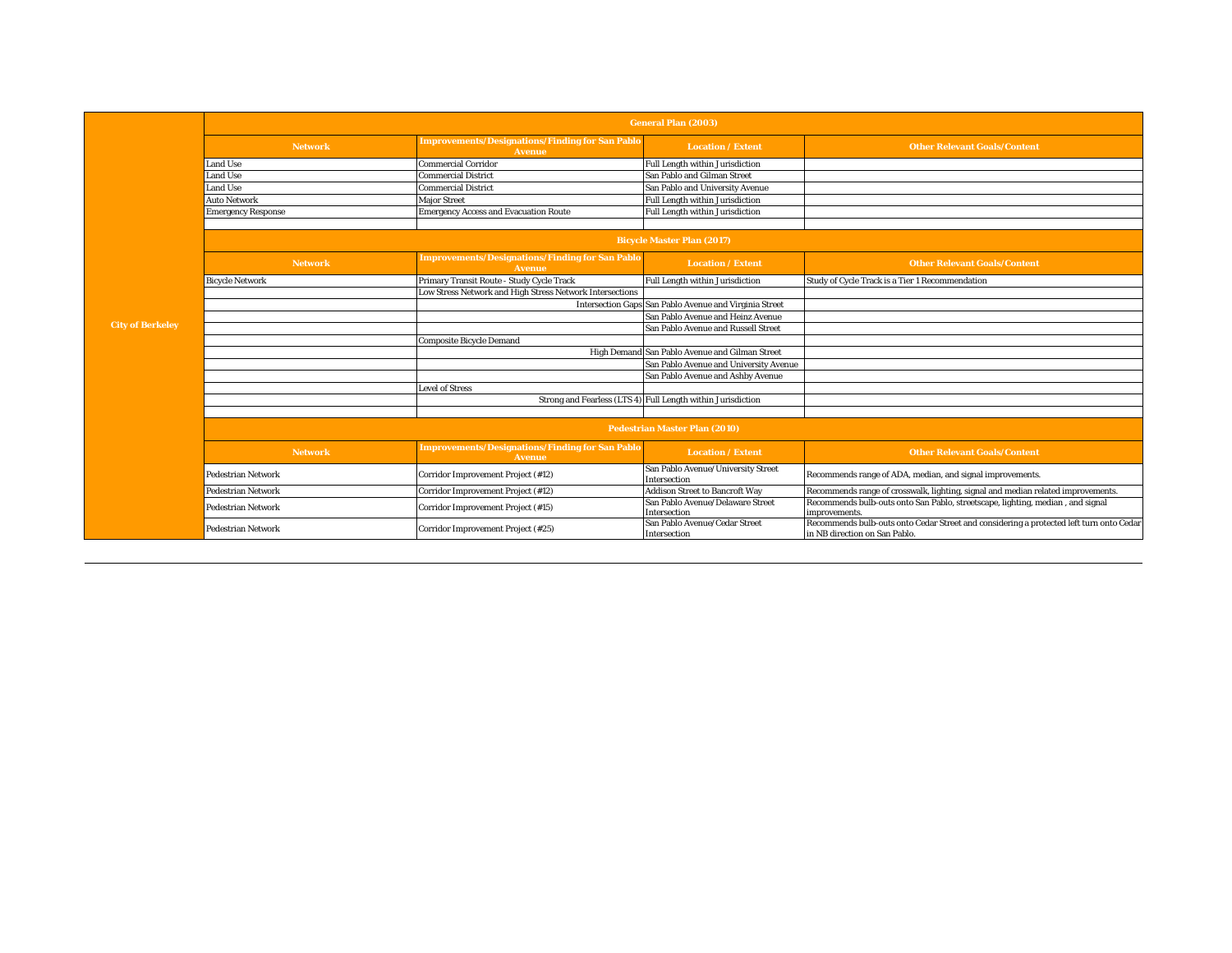| <b>General Plan (2016)</b> |                                                                         |                                                |                                                      |
|----------------------------|-------------------------------------------------------------------------|------------------------------------------------|------------------------------------------------------|
| <b>Network</b>             | <b>Improvements/Designations/Finding for San Pablo</b><br><b>Avenue</b> | <b>Location / Extent</b>                       | <b>Other Relevant Goals/Content</b>                  |
| Land Use                   | <b>Major Activity Node</b>                                              | Solano Avenue/San Pablo Avenue<br>Intersection | Should be reinforced as the commercial hub of Albany |
| Land Use                   | <b>Major Activity Node</b>                                              | Clay Street to Northern City limit             |                                                      |
| Land Use                   | Gateways                                                                | At Southern and Northern City Limits           |                                                      |
| <b>Bicycle Network</b>     | Class IV (proposed)                                                     | Southern City limit to Marin Avenue            |                                                      |
| <b>Pedestrian Network</b>  | <b>ATP Proposed Pedestrian Priority Network</b>                         | Full Length within Jurisdiction                |                                                      |
| <b>Pedestrian Network</b>  | Pedestrian Hybrid Beacon                                                | At San Pablo Avenue/Dartmouth Intersection     |                                                      |

| <b>Albany Active Transportation Plan (2012)</b>                                                |                                                                         |                                                                    |                                                                                                                                                                                                                                                             |
|------------------------------------------------------------------------------------------------|-------------------------------------------------------------------------|--------------------------------------------------------------------|-------------------------------------------------------------------------------------------------------------------------------------------------------------------------------------------------------------------------------------------------------------|
| <b>Network</b>                                                                                 | Improvements/Designations/Finding for San Pablo<br>Avenue               | <b>Location / Extent</b>                                           | <b>Other Relevant Goals/Content</b>                                                                                                                                                                                                                         |
|                                                                                                | <b>Crosswalk enhancements</b>                                           | <b>Full Length within Jurisdiction</b>                             | Albany received ATP grant funding for complete street improvements, PS&E is completed                                                                                                                                                                       |
| Pedestrian Network                                                                             | Landscaped medians                                                      | Full Length within Jurisdiction                                    | and will be ready for construction in the near future.                                                                                                                                                                                                      |
|                                                                                                | Curb bulb-outs                                                          | Full Length within Jurisdiction                                    |                                                                                                                                                                                                                                                             |
| <b>Bicycle Network</b>                                                                         | None                                                                    | N/A                                                                | The plan does not propose dedicated bicycle facilities along San Pablo Avenue, instead, the<br>City prefers to implement bicycle facilities on parallel routes. For example, Adams Street<br>and Kains Avenue are identified as planned Bicycle Boulevards. |
| <b>Auto Network</b>                                                                            | New traffic signal                                                      | Southern Washington Avenue/San Pablo<br><b>Avenue intersection</b> |                                                                                                                                                                                                                                                             |
| Albany Complte Streets Design Concept and Plan for San Pablo Avenue and Buchanan Street (2012) |                                                                         |                                                                    |                                                                                                                                                                                                                                                             |
| <b>Network</b>                                                                                 | <b>Improvements/Designations/Finding for San Pablo</b><br><b>Avenue</b> | <b>Location / Extent</b>                                           | <b>Other Relevant Goals/Content</b>                                                                                                                                                                                                                         |
|                                                                                                |                                                                         | See Table A-2                                                      |                                                                                                                                                                                                                                                             |

| <b>General Plan (2014)</b> |                                                           |                                       |                                     |
|----------------------------|-----------------------------------------------------------|---------------------------------------|-------------------------------------|
| <b>Network</b>             | Improvements/Designations/Finding for San Pablo<br>Avenue | <b>Location / Extent</b>              | <b>Other Relevant Goals/Content</b> |
| N/A                        | <b>Activity Center (Del Norte)</b>                        | <b>Knott Avenue to Blake Street</b>   |                                     |
| N/A                        | <b>Activity Center (Midtown)</b>                          | Jefferson Avenue to Waldo Avenue      |                                     |
| N/A                        | <b>Activity Center (El Cerrito Plaza)</b>                 | Southern City limit to Central Avenue |                                     |
| <b>Bicycle Network</b>     | see San Pablo Avenue Specific plan below                  |                                       |                                     |
| <b>Pedestrian Network</b>  | see San Pablo Avenue Specific plan below                  |                                       |                                     |
| <b>Goods Movement</b>      | <b>Truck Route</b>                                        | Full Length within Jurisdiction       |                                     |
| <b>Emergency Response</b>  | <b>Emergency Response Route</b>                           | Full Length within Jurisdiction       |                                     |

|      | San Pablo Avenue Specific Plan (2014) (Note: Similar Improvements Proposed as part of the 2016 El Cerrito Active Transportation Plan) |                                                                            |                                                                            |                                                                                                                                                                                                                                                                             |  |  |
|------|---------------------------------------------------------------------------------------------------------------------------------------|----------------------------------------------------------------------------|----------------------------------------------------------------------------|-----------------------------------------------------------------------------------------------------------------------------------------------------------------------------------------------------------------------------------------------------------------------------|--|--|
|      | <b>Network</b>                                                                                                                        | <b>Improvements/Designations/Finding for San Pablo</b><br><b>Avenue</b>    | <b>Location / Extent</b>                                                   | <b>Other Relevant Goals/Content</b>                                                                                                                                                                                                                                         |  |  |
| rito | Land Use/Urban Design                                                                                                                 | <b>Activity Centers</b>                                                    | oer General Plan                                                           | provides detailed guidance and recommendations for land use and urban design in each<br><b>Activity Center</b>                                                                                                                                                              |  |  |
|      | <b>Transit Network</b>                                                                                                                | Far-side stop bus stop relocations                                         | Full Length within Jurisdiction                                            | BRT/dedicated transit lanes were discussed early in the planning process, but discarded                                                                                                                                                                                     |  |  |
|      |                                                                                                                                       | <b>Bus stop bulbouts</b>                                                   | Full Length within Jurisdiction                                            | through the process.                                                                                                                                                                                                                                                        |  |  |
|      | <b>Pedestrian Network</b>                                                                                                             | Crosswalk enhancements, including new mid-block<br>crossings               | Full Length within Jurisdiction                                            | Improvements include new pedestrian connections to Ohlone Greenway.                                                                                                                                                                                                         |  |  |
|      |                                                                                                                                       | Landscaped bulbouts at select locations                                    | Full Length within Jurisdiction                                            |                                                                                                                                                                                                                                                                             |  |  |
|      |                                                                                                                                       | Landscaped median and sidewalk buffers (e.g. trees,<br>rain gardens, etc.) | Full Length within Jurisdiction                                            |                                                                                                                                                                                                                                                                             |  |  |
|      |                                                                                                                                       | Widen sidewalks                                                            | Northern City limit to Potrero Avenue                                      |                                                                                                                                                                                                                                                                             |  |  |
|      |                                                                                                                                       | <b>One-Way Cycle Tracks</b>                                                | Potrero Avenue to Lincoln Avenue                                           |                                                                                                                                                                                                                                                                             |  |  |
|      | <b>Bicycle Network</b>                                                                                                                | <b>Class 2 Bicycle Lanes</b>                                               | <b>Wall Avenue to Potrero Avenue</b>                                       | Class 3 Enhanced bicycle boulevard is also proposed along Kearny Street, which is parallel<br>to San Pablo Avenue. A Class 1 multi-use trail also exists along the Ohlone Greenway,<br>which is parallel to San Pablo Avenue. Improvements are also consistent with planned |  |  |
|      |                                                                                                                                       | <b>Class 3 Bicycle Route</b>                                               | Northern City limit to Wall Avenue, and                                    | improvements included in El Cerrito's Active Transportation Plan.                                                                                                                                                                                                           |  |  |
|      |                                                                                                                                       |                                                                            | Lincoln Avenue to southern City limit                                      |                                                                                                                                                                                                                                                                             |  |  |
|      | <b>Auto Network</b>                                                                                                                   | Roadway re-configurations                                                  | Modifications to Peerless Avenue, Cutting<br><b>Boulevard, Hill Street</b> |                                                                                                                                                                                                                                                                             |  |  |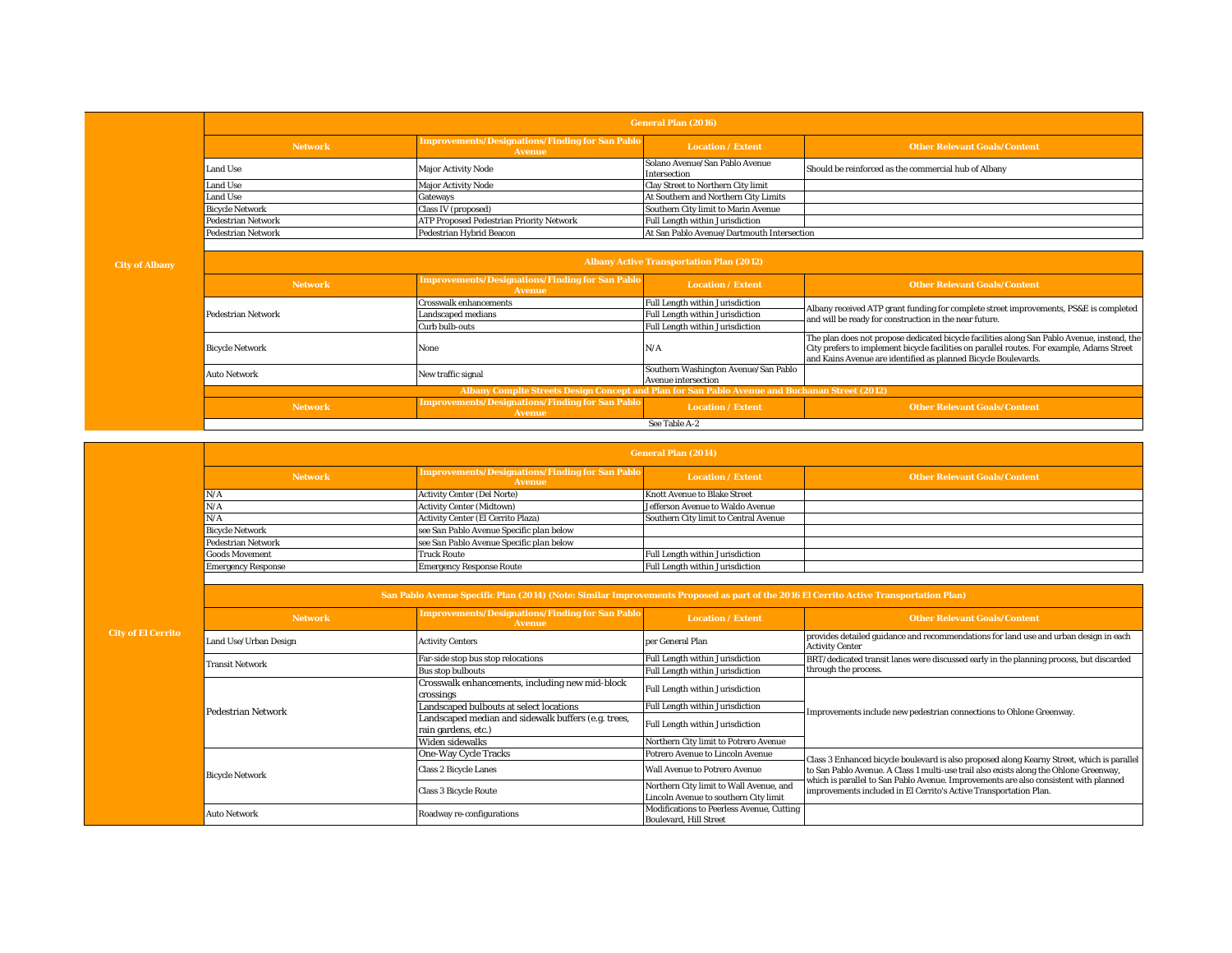| <b>General Plan (2012)</b>      |                                                                  |                                               |                                                                                                                                                                                                                                                                                                                          |
|---------------------------------|------------------------------------------------------------------|-----------------------------------------------|--------------------------------------------------------------------------------------------------------------------------------------------------------------------------------------------------------------------------------------------------------------------------------------------------------------------------|
| <b>Network</b>                  | <b>Improvements/Designations/Finding for San Pablo</b><br>Avenue | <b>Location / Extent</b>                      | <b>Other Relevant Goals/Content</b>                                                                                                                                                                                                                                                                                      |
| <b>Land Use</b>                 | <b>Activity Center</b>                                           | San Marcos Apartment Complex Area             |                                                                                                                                                                                                                                                                                                                          |
| <b>Land Use</b>                 | <b>Activity Center</b>                                           | At San Pablo/McBride Avenue<br>Intersection   |                                                                                                                                                                                                                                                                                                                          |
| Land Use                        | <b>Activity Center</b>                                           | At San Pablo/Solano Avenue Intersection       |                                                                                                                                                                                                                                                                                                                          |
| <b>Land Use</b>                 | <b>Activity Center</b>                                           | At San Pablo/Barrett Avenue Intersection      |                                                                                                                                                                                                                                                                                                                          |
| <b>Land Use</b>                 | <b>Activity Center</b>                                           | At San Pablo/Macdonald Avenue<br>Intersection |                                                                                                                                                                                                                                                                                                                          |
| Full Length within Jurisdiction | Key Corridor ("change area")                                     | <b>Full Length within Jurisdiction</b>        |                                                                                                                                                                                                                                                                                                                          |
| <b>Auto Network</b>             | <b>Routes of Regional Significance</b>                           | <b>Full Length within Jurisdiction</b>        |                                                                                                                                                                                                                                                                                                                          |
|                                 | <b>Community Connector</b>                                       | <b>Full Length within Jurisdiction</b>        | Community connector streets defined as linking neighborhoods to other parts of the City<br>and prioritize public transit. These streets balance of all types of travel including trucks in<br>some cases. Common characteristics include wider rights-of-way, medians and more<br>travel lanes to enhance traffic flows. |

**San Pablo Avenue Specific Plan (2016)**

 **(see City of El Cerrito San Pablo Avenue Specific Plan for portions of San Pablo Avenue in Richmond that is the border between Cities of El Cerrito and Richmond)**

| <b>Bicycle Plan (2011)</b> |                                                                  |                                        |                                     |
|----------------------------|------------------------------------------------------------------|----------------------------------------|-------------------------------------|
| <b>Network</b>             | <b>Improvements/Designations/Finding for San Pablo</b><br>Avenue | <b>Location / Extent</b>               | <b>Other Relevant Goals/Content</b> |
| <b>Bicycle Network</b>     | Class 3 Bicycle Route (proposed)                                 | <b>Lowell Ave to Barrett Ave</b>       |                                     |
| <b>Bicycle Network</b>     | Class 2 Bicycle Lanes (proposed)                                 | <b>Stanton Ave to Richmond Parkway</b> |                                     |

| <b>Pedestrian Plan (2011)</b> |                                                                         |                                 |                                                                                                                                                                                                                                                                                                                                                                                                                                                                                                                                                                                                                                                                                                          |  |
|-------------------------------|-------------------------------------------------------------------------|---------------------------------|----------------------------------------------------------------------------------------------------------------------------------------------------------------------------------------------------------------------------------------------------------------------------------------------------------------------------------------------------------------------------------------------------------------------------------------------------------------------------------------------------------------------------------------------------------------------------------------------------------------------------------------------------------------------------------------------------------|--|
| <b>Network</b>                | <b>Improvements/Designations/Finding for San Pablo</b><br><b>Avenue</b> | <b>Location / Extent</b>        | <b>Other Relevant Goals/Content</b>                                                                                                                                                                                                                                                                                                                                                                                                                                                                                                                                                                                                                                                                      |  |
| <b>Pedestrian Network</b>     | <b>Key Corridor</b>                                                     | Full Length within Jurisdiction | Proposed Improvements (Tier 3 of 3 in Richmond's prioritization)<br><b>Short Term:</b><br>· Install Class III facility with sharrows.<br>· Install pilot 5-foot wide colored lane in the center of the shared lane.<br>Medium Term:<br>• Consider narrowing inside travel lanes to 11 feet.<br>. Consider installation of median islands or installation of Class II bicycle lanes.<br>Install pedestrian scale lighting.<br>Install curb extensions and ramps.<br>Long Term:<br>• Rebuild major intersections with extended curbs and sidewalks so that streets intersect<br>at right angles.<br>Illustration also shows the (long-term) possibility of introducing landscaped medians on<br>San Pablo. |  |
|                               |                                                                         |                                 |                                                                                                                                                                                                                                                                                                                                                                                                                                                                                                                                                                                                                                                                                                          |  |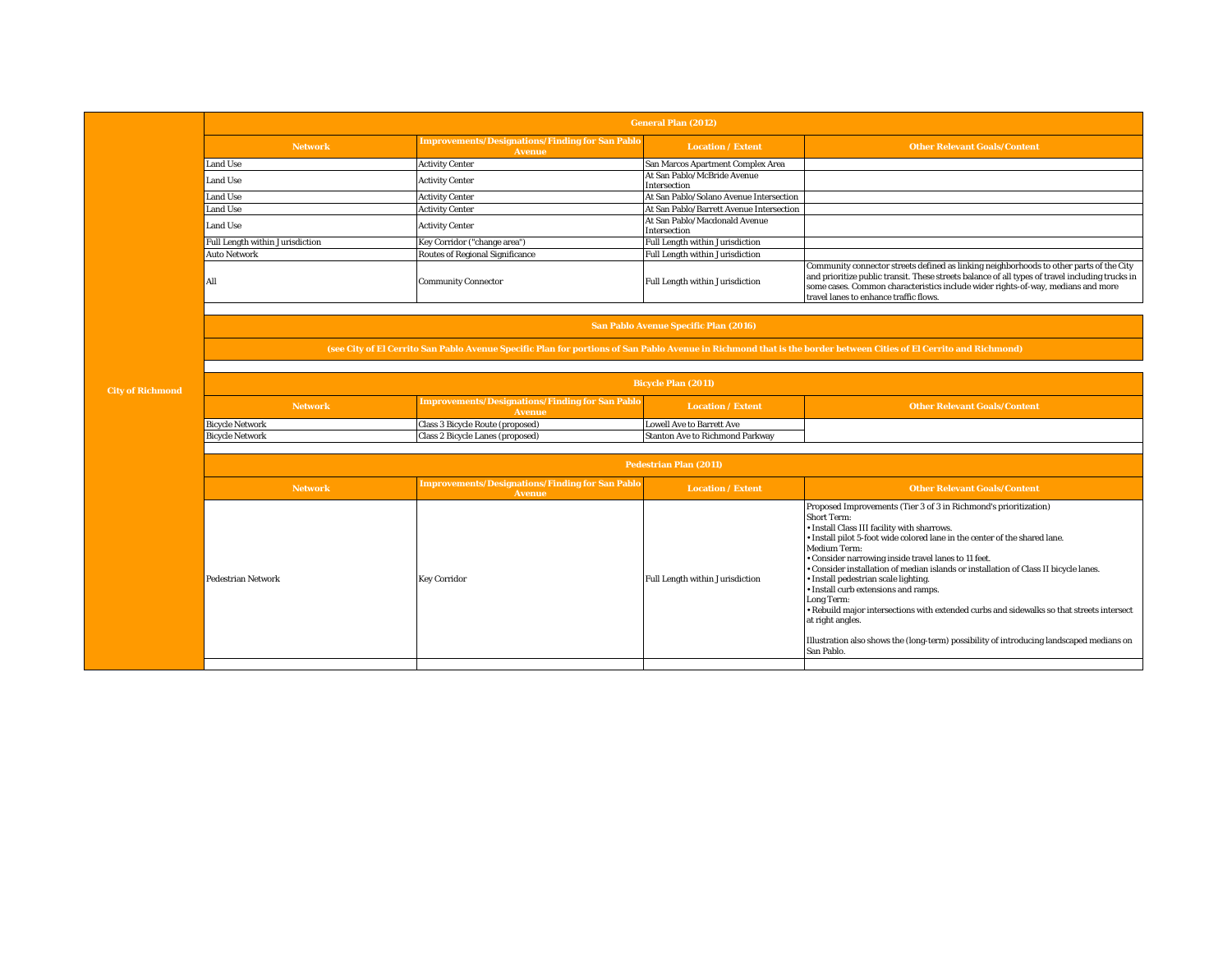| <b>General Plan (2011)</b> |                                                                         |                                                                                  |                                                                                                                                                                                                                                                                       |
|----------------------------|-------------------------------------------------------------------------|----------------------------------------------------------------------------------|-----------------------------------------------------------------------------------------------------------------------------------------------------------------------------------------------------------------------------------------------------------------------|
| <b>Network</b>             | <b>Improvements/Designations/Finding for San Pablo</b><br><b>Avenue</b> | <b>Location / Extent</b>                                                         | <b>Other Relevant Goals/Content</b>                                                                                                                                                                                                                                   |
| N/A                        | San Pablo Avenue "subarea"                                              | Mission Plaza to Rheem Avenue                                                    | North of 23rd Street: pedestrian-friendly, neighborhood-serving mixed-use district with<br>office<br>South of 23rd Street: entertainment/regional-serving district with a themed streetscape,<br>outdoor gathering spaces                                             |
| All                        | <b>Auto Arterial</b>                                                    | Northern City limit to Rivers Street                                             | Prioritizes vehicles (automobiles and trucks). Pedestrians are "incidental" and bicyclists<br>are accommodated.                                                                                                                                                       |
| All                        | Mixed-Use Boulevard                                                     | Rivers Street to southern City limit                                             | Automobiles and bicycles are accommodated but in case of conflict, transit has priority.<br>Pedestrians also have priority.<br>Typical Section: 10'-12' Sidewalks; 7' parking; 5' Class 2 bicycle lane with 1' buffer; 11'<br>travel lanes: 10'-14' tree-lined median |
| N/A                        | <b>Green Street Overlay</b>                                             | Full Length within Jurisdiction                                                  | Targeted for continuous rows of trees to shade sidewalks and support pedestrian access to<br>destinations.                                                                                                                                                            |
|                            | <b>Pedestrian Priority Zone</b>                                         | most of San Pablo Avenue frontage south<br>of Lake Street to southern City limit | Pedestrian crossings at intersections have high priority                                                                                                                                                                                                              |
|                            | <b>Major Transit Hub</b>                                                | Northeast of San Pablo/El Portal<br>intersection                                 |                                                                                                                                                                                                                                                                       |
| <b>Bicycle Network</b>     | <b>Class 2 Bicycle Lanes</b>                                            | Full Length within Jurisdiction                                                  |                                                                                                                                                                                                                                                                       |
| <b>Goods Movement</b>      | <b>Truck Route</b>                                                      | Full Length within Jurisdiction                                                  |                                                                                                                                                                                                                                                                       |

| <b>Bicycle and Pedestrian Master Plan (2017)</b> |                                                                         |                                                                                 |                                     |
|--------------------------------------------------|-------------------------------------------------------------------------|---------------------------------------------------------------------------------|-------------------------------------|
| <b>Network</b>                                   | <b>Improvements/Designations/Finding for San Pablo</b><br><b>Avenue</b> | <b>Location / Extent</b>                                                        | <b>Other Relevant Goals/Content</b> |
| <b>Pedestrian Network</b>                        | <b>Pedestrian Priority Network</b>                                      | Majority of San Pablo Avenue falls within<br><b>Pedestrian Priority Network</b> |                                     |
| <b>Bicycle Network</b>                           | Corridor Study (to determine Class 2, 3 or 4)                           | Remainder of San Pablo Avenue outside of<br>existing Class 2 bicycle lanes      |                                     |
| <b>Bicycle Network</b>                           | Class 2 Buffered Bicycle Lanes (proposed)                               | Rumrill Blyd to northern City limit                                             |                                     |

|                                                                      |                                                                                                   | <b>San Pablo Avenue Specifc Plan (2011)</b>                                                                                                          |                                                                                                                                                                                      |
|----------------------------------------------------------------------|---------------------------------------------------------------------------------------------------|------------------------------------------------------------------------------------------------------------------------------------------------------|--------------------------------------------------------------------------------------------------------------------------------------------------------------------------------------|
| <b>Network</b>                                                       | <b>Improvements/Designations/Finding for San Pablo</b><br><b>Avenue</b>                           | <b>Location / Extent</b>                                                                                                                             | <b>Other Relevant Goals/Content</b>                                                                                                                                                  |
| N/A                                                                  | "Focus Areas" for Future (Re)Development                                                          | Several focus areas identified along Sab<br>Pablo Avenue: Mission Plaza, West San<br>Pablo Avenue. Circle S. Towne Center.<br>South San Pablo Avenue |                                                                                                                                                                                      |
|                                                                      |                                                                                                   | <b>Lake Street to 23rd Street</b>                                                                                                                    |                                                                                                                                                                                      |
| <b>Pedestrian Network</b><br>Auto/Transit/Pedestrian/Bicycle Network | <b>Pedestrian Priority Zones</b>                                                                  | Van Ness Street to Evergreen Terrace                                                                                                                 |                                                                                                                                                                                      |
|                                                                      |                                                                                                   | Vale road to San Pablo Dam Road                                                                                                                      |                                                                                                                                                                                      |
|                                                                      |                                                                                                   | Pedestrian/Public Realm Focus:<br>San Pablo Avenue North (north of 23rd<br>Street)                                                                   | Typical Section: 10" Sidewalks; 7' parking (with 7' Transit Stop bulbouts); 5' Class 2<br>bicycle lanes with 1' buffer; 11' travel lanes; 11' tree-lined median                      |
|                                                                      | Streetscape Conept Areas (includes segments of signature<br>landscape and hardscape improvements) | Pedestrian/Public Realm Focus:<br>San Pablo Avenue Central (23rd Street to<br><b>Evans Avenue)</b>                                                   | Typical Section: 10 - 12" Sidewalks; 7' parking (with 7' Transit Stop bulbouts) on ONE<br>SIDE ONLY; 5' Class 2 bicycle lanes with 1' buffer; 11' travel lanes; 7' tree-lined median |
|                                                                      |                                                                                                   | Pedestrian/Public Realm Focus:<br>San Pablo Avenue South (Evans Avenue to<br>southern City limit)                                                    | Typical Section: 12" Sidewalks; NO parking; 5' Class 2 bicycle lanes with 1' buffer; 11'<br>travel lanes: 11' tree-lined median                                                      |
| <b>Bicycle Network</b>                                               | Class 2 Bicycle Lanes (existing and proposed)                                                     | follows General Plan                                                                                                                                 |                                                                                                                                                                                      |
| <b>Auto Network</b><br>Mixed-Use Boulevard                           |                                                                                                   | see General Plan                                                                                                                                     |                                                                                                                                                                                      |
|                                                                      |                                                                                                   |                                                                                                                                                      |                                                                                                                                                                                      |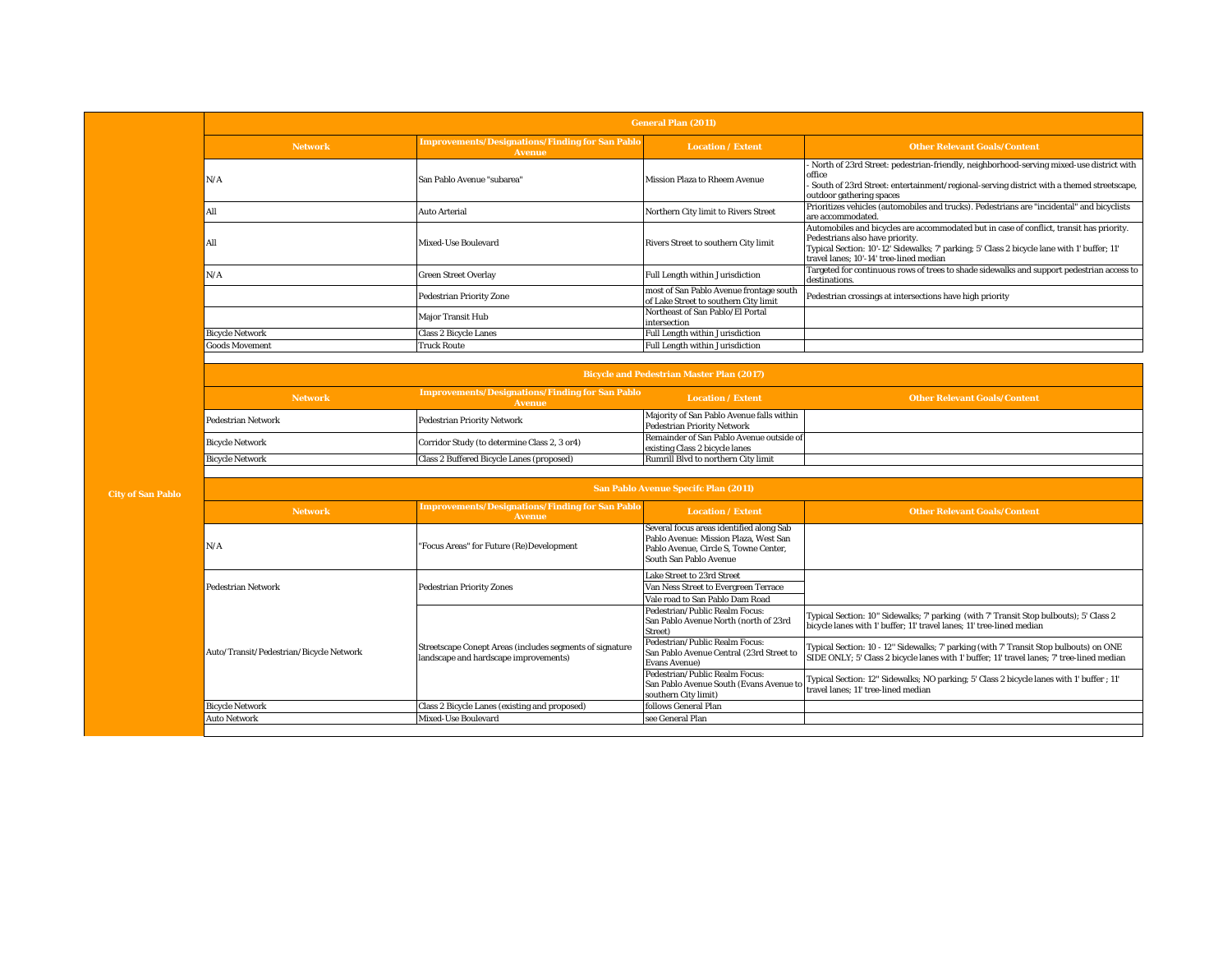|  | <b>San Pablo Avenue Complete Streets Study (2013)</b> |                                                                  |                                                                                  |                                                                 |  |  |  |  |  |
|--|-------------------------------------------------------|------------------------------------------------------------------|----------------------------------------------------------------------------------|-----------------------------------------------------------------|--|--|--|--|--|
|  | <b>Network</b>                                        | Improvements/Designations/Finding for San Pablo<br><b>Avenue</b> | <b>Location / Extent</b>                                                         | <b>Other Relevant Goals/Content</b>                             |  |  |  |  |  |
|  |                                                       | New sidewalk                                                     | <b>Rivers Street to Hilltop Drive</b>                                            |                                                                 |  |  |  |  |  |
|  | <b>Pedestrian Network</b>                             | Pedestrian scale lighting                                        | <b>Rivers Street to Hilltop Drive</b>                                            | PS&E for corridor improvements are currently under development. |  |  |  |  |  |
|  |                                                       | Crosswalk enhancements                                           | <b>Rivers Street to Hilltop Drive</b>                                            |                                                                 |  |  |  |  |  |
|  |                                                       | Landscape medians                                                | <b>Rivers Street to Hilltop Drive</b>                                            |                                                                 |  |  |  |  |  |
|  | <b>Bicycle Network</b>                                | <b>Class 2 Bicycle Lanes</b>                                     | Class 2 Enhanced buffered bicycle lanes<br><b>Rivers Street to Hilltop Drive</b> | Improvements include bike crossings through intersections.      |  |  |  |  |  |
|  |                                                       |                                                                  |                                                                                  |                                                                 |  |  |  |  |  |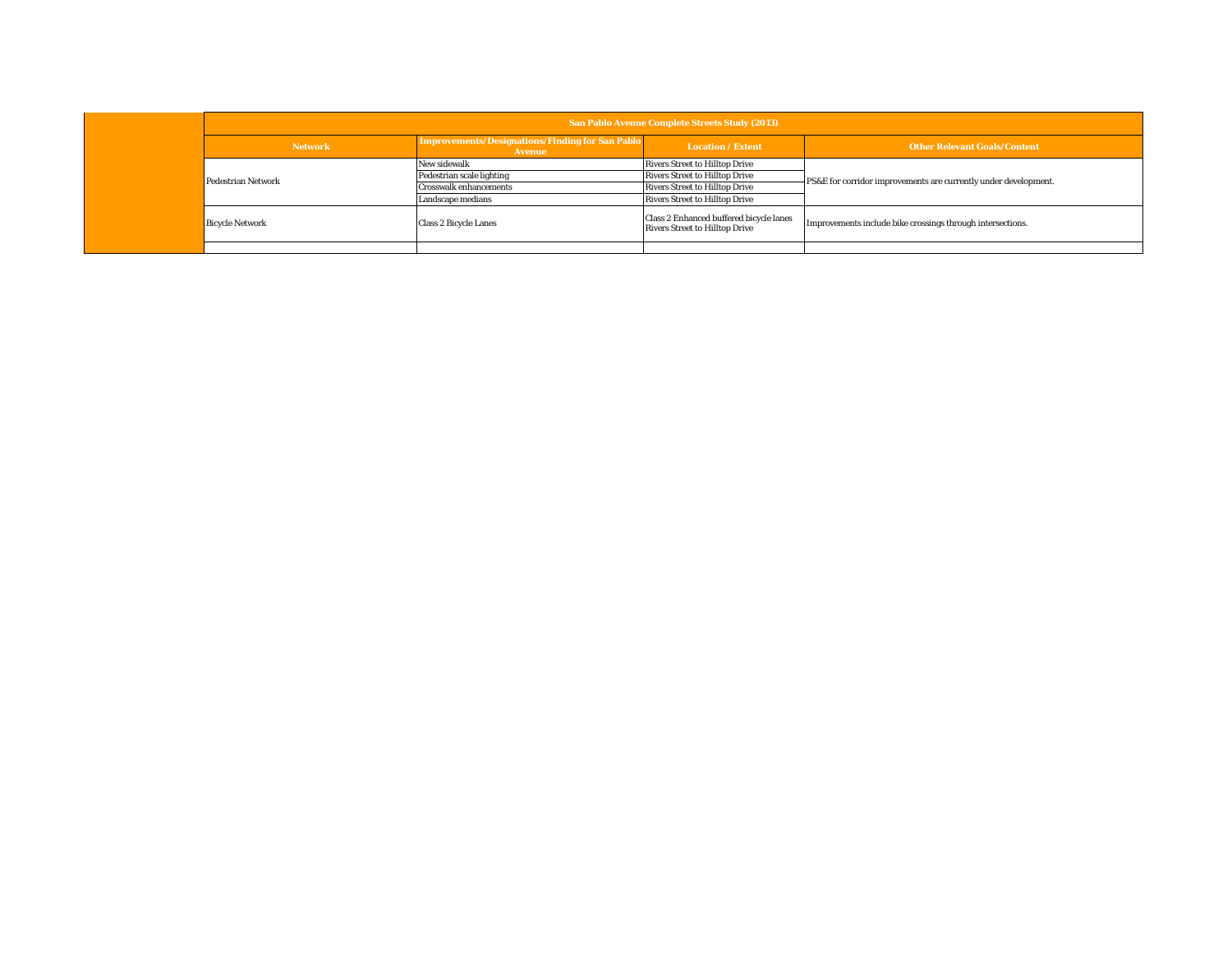| <b>AC Transit</b>     | San Pablo from Oakland into the City of Berkeley                             | informal; Fehr & Peers                                    | Upgrade of transit signal priority equipment (from Opticom IR system to AC Transit's GPS system) and timing plans on the not available<br>portion of San Pablo Avenue from Oakland into the City of Berkeley.                                                                            |                                                                          | <b>Late 2017</b>                                                                            |                      |                                                                   |                                      | information requires verification                                                                                |
|-----------------------|------------------------------------------------------------------------------|-----------------------------------------------------------|------------------------------------------------------------------------------------------------------------------------------------------------------------------------------------------------------------------------------------------------------------------------------------------|--------------------------------------------------------------------------|---------------------------------------------------------------------------------------------|----------------------|-------------------------------------------------------------------|--------------------------------------|------------------------------------------------------------------------------------------------------------------|
| <b>WestCAT</b>        | San Pablo Avenue from the Hercules Transit Center to Contra Costa College    | Written note submitted to<br><b>ACTC</b> by WestCAT staff | WestCAT will double its service on our route C3, which operates on San Pablo Avenue from the Hercules Transit Center to not available<br>Contra Costa College.                                                                                                                           |                                                                          | October 2017                                                                                |                      |                                                                   |                                      |                                                                                                                  |
|                       | <b>Berkeley</b><br>San Pablo-Bancroft Avenue Intersection                    | Caltrans Project Report (04-<br>Ala-123 PM 2.83)          | This project is located in Alameda County in Berkeley. The project will install signals and construct curb ramps at the San<br>Pablo Ave (Route 123) and Bancroft Way intersection. The project also includes utility relocation and drainage<br>modification.                           | <b>Total construction cost</b><br>is estimated as<br>\$848,000 (assuming | <b>Project Milestones</b>                                                                   |                      | Milestone Date<br>(Month/Day/Year)                                | Milestone<br>Designation<br>(Actual) |                                                                                                                  |
|                       |                                                                              |                                                           | Caltrans recommended that Alternative 1- Option 2: "Signalized Intersection with Curb Ramp Installation and northbound vear)<br>left turn lane extension" be approved and proceed to the design phase for the project.                                                                   | 2019 as construction                                                     | PROGRAM PROJECT<br><b>BEGIN ENVIRONMENTAL</b><br>PA & ED                                    | M015<br>M020<br>M200 | February 2017                                                     | May 2015<br>February 2016            |                                                                                                                  |
| <b>Caltrans</b>       |                                                                              |                                                           |                                                                                                                                                                                                                                                                                          |                                                                          | PS&E TO DOE<br>RIGHT OF WAY CERTIFICATION<br><b>READY TO LIST</b><br>HEADQUARTERS ADVERTISE | M377<br>M410<br>M460 | May 2018<br><b>May 2018</b><br><b>June 2018</b><br>September 2018 |                                      |                                                                                                                  |
|                       |                                                                              |                                                           |                                                                                                                                                                                                                                                                                          |                                                                          | <b>AWARD</b><br>APPROVE CONTRACT<br><b>CONTRACT ACCEPTANCE</b>                              | M480<br>M600         | M495 November 2018<br>M500 December 2018<br>August 2019           |                                      |                                                                                                                  |
|                       | <b>Berkeley</b><br>San Pablo-Hearst Avenue and Virginia Street Intersections | Installation of pedestrian hybrid beacons.<br>Caltrans    |                                                                                                                                                                                                                                                                                          |                                                                          | <b>END PROJECT</b><br>October 2021<br><b>M800</b><br>not available<br>not provided          |                      |                                                                   |                                      |                                                                                                                  |
|                       | <b>Berkeley</b><br>San Pablo-Columbia/Eureka Avenue Intersection             | Caltrans                                                  | Installation of pedestrian hybrid beacons.                                                                                                                                                                                                                                               | not available                                                            | not provided                                                                                |                      |                                                                   |                                      |                                                                                                                  |
|                       | Albany                                                                       | <b>City of Albany</b>                                     | Albany received funding for development of 100% PS&E for the complete streets elements recommended in the Complete not available<br>Streets Conceptual Design and Plan for San Pablo Avenue and Buchanan Street (current status: finalized 35% and going on<br>65%).                     |                                                                          | not provided                                                                                |                      |                                                                   |                                      | <b>NOTE:</b> It is unclear which of the conceptual<br>improvements are currently being advanced<br>to 100% PS&E. |
|                       |                                                                              |                                                           | Key improvements reflected in the conceptual design plans include:<br>- New Landscaped Medians<br>- Mid-block Crossings<br><b>Street Trees in Sidewalks</b><br><b>Bicycle Lanes</b><br>- Crossing Enhancements, including pedestrian activated signals<br><b>Bulb-outs at crosswalks</b> |                                                                          |                                                                                             |                      |                                                                   |                                      |                                                                                                                  |
| <b>City of Albany</b> |                                                                              |                                                           |                                                                                                                                                                                                                                                                                          |                                                                          |                                                                                             |                      |                                                                   |                                      |                                                                                                                  |
|                       | Marin Avenue from Cornell Avenue to San Pablo Avenue                         | <b>City of Albany</b>                                     | Extension of bicycle lanes on Marin Avenue from Cornell Avenue to San Pablo Avenue                                                                                                                                                                                                       | funded                                                                   | not provided                                                                                |                      |                                                                   |                                      |                                                                                                                  |
|                       | <b>Intersection of San Pablo and Marin Avenue</b>                            | <b>City of Albany</b>                                     | Signal modifications and installation of bike boxes as well as installation of a bicycle lane between the eastbound right turn funded<br>lane and through lane on the western leg of the San Pablo/Marin intersection.                                                                   |                                                                          | not provided                                                                                |                      |                                                                   |                                      |                                                                                                                  |